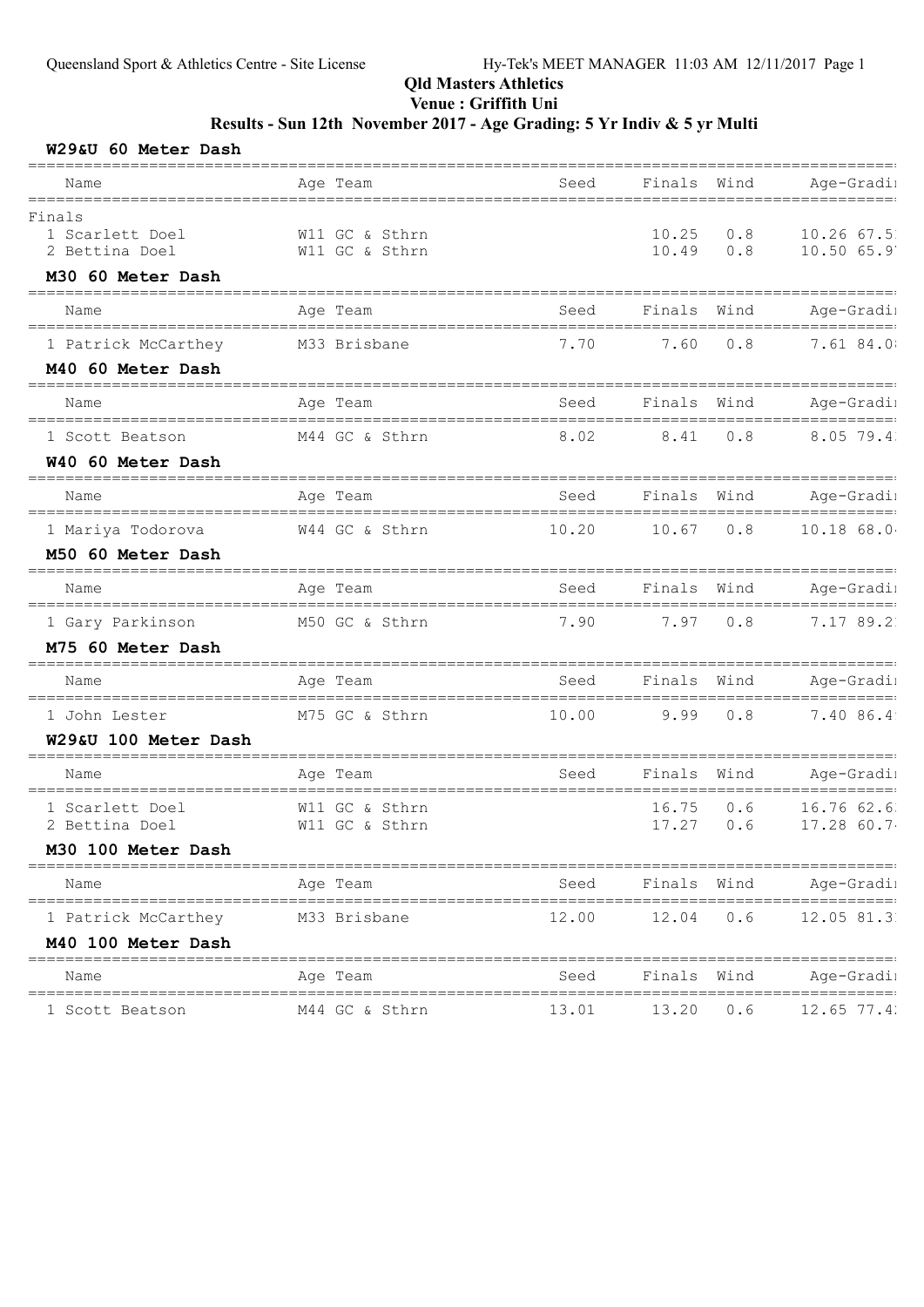## Qld Masters Athletics

#### Venue : Griffith Uni

| M50 100 Meter Dash                                                 | =========                                             |       |                        |                                                 |                          |                              |
|--------------------------------------------------------------------|-------------------------------------------------------|-------|------------------------|-------------------------------------------------|--------------------------|------------------------------|
| Name                                                               | Age Team                                              |       | Seed                   | Finals Wind                                     |                          | Age-Gradi<br>========        |
| 1 Gary Parkinson<br>M75 100 Meter Dash                             | M50 GC & Sthrn                                        |       | 12.40                  | 12.42                                           | 0.6                      | 11.18 87.6                   |
| Name                                                               | Age Team                                              |       | Seed                   | Finals Wind                                     |                          | Age-Gradi                    |
| 1 John Lester<br>W29&U 200 Meter Dash                              | M75 GC & Sthrn                                        |       | 15.00                  | 16.10                                           | 0.6                      | 11.93 82.0                   |
| Name                                                               | Age Team                                              |       | Seed Finals Wind       |                                                 | Age-Grading Points       |                              |
| 1 Caitlin Newson<br>M50 200 Meter Dash                             | W21 GC & Sthrn                                        |       |                        | $27.66 -1.4$ 27.67 77.15%                       |                          |                              |
| Name                                                               | Age Team                                              | Seed  |                        | Finals Wind Age-Grading Points                  |                          |                              |
| 1 Gary Parkinson<br>M55 200 Meter Dash                             | M50 GC & Sthrn $24.60$ $24.88$ $-1.4$ $22.23$ 86.94%  |       |                        |                                                 |                          |                              |
| Name                                                               | Age Team                                              | Seed  | Finals Wind            |                                                 | Age-Grading Points       |                              |
| 1 D James<br>W29&U 1500 Meter Run                                  | M56 Brisbane                                          | 28.50 | $29.14 - 1.4$          | 25.16 76.80%                                    |                          |                              |
| Name                                                               | Age Team                                              | Seed  | Finals                 | -------------------------<br>Age-Grading Points |                          |                              |
| 1 Scarlett Doel<br>2 Bettina Doel                                  | W11 GC & Sthrn<br>W11 GC & Sthrn                      |       | 6:57.81<br>6:58.14     | $6:57.82$ 55.64%<br>$6:58.15$ 55.60%            |                          |                              |
| W29&U Long Jump<br>Name                                            | Age Team                                              |       | Seed                   | Finals Wind                                     |                          | Age-Grading                  |
| 1 Bettina Doel<br>1 Scarlett Doel<br>W29&U Shot Put                | =================<br>W11 GC & Sthrn<br>W11 GC & Sthrn |       |                        | 2.88m<br>2.88m                                  | NWI<br>NWI               | 2.88m 38.30%<br>2.88m 38.30% |
| Name                                                               | Age Team                                              |       | Seed                   | Finals                                          |                          | Age-Grading                  |
| =============<br>1 Scarlett Doel<br>2 Bettina Doel<br>M40 Shot Put | W11 GC & Sthrn<br>W11 GC & Sthrn                      |       | ---------------------- | 6.05m<br>5.50m                                  | _______                  | 6.05m 26.73%<br>5.50m 24.30% |
| Name                                                               | =========<br>Age Team                                 |       | Seed                   | Finals                                          |                          | Age-Grading                  |
| 1 Rene Doel                                                        | M42 GC & Sthrn                                        |       |                        | 10.69m                                          | =======<br>11.90m 51.49% |                              |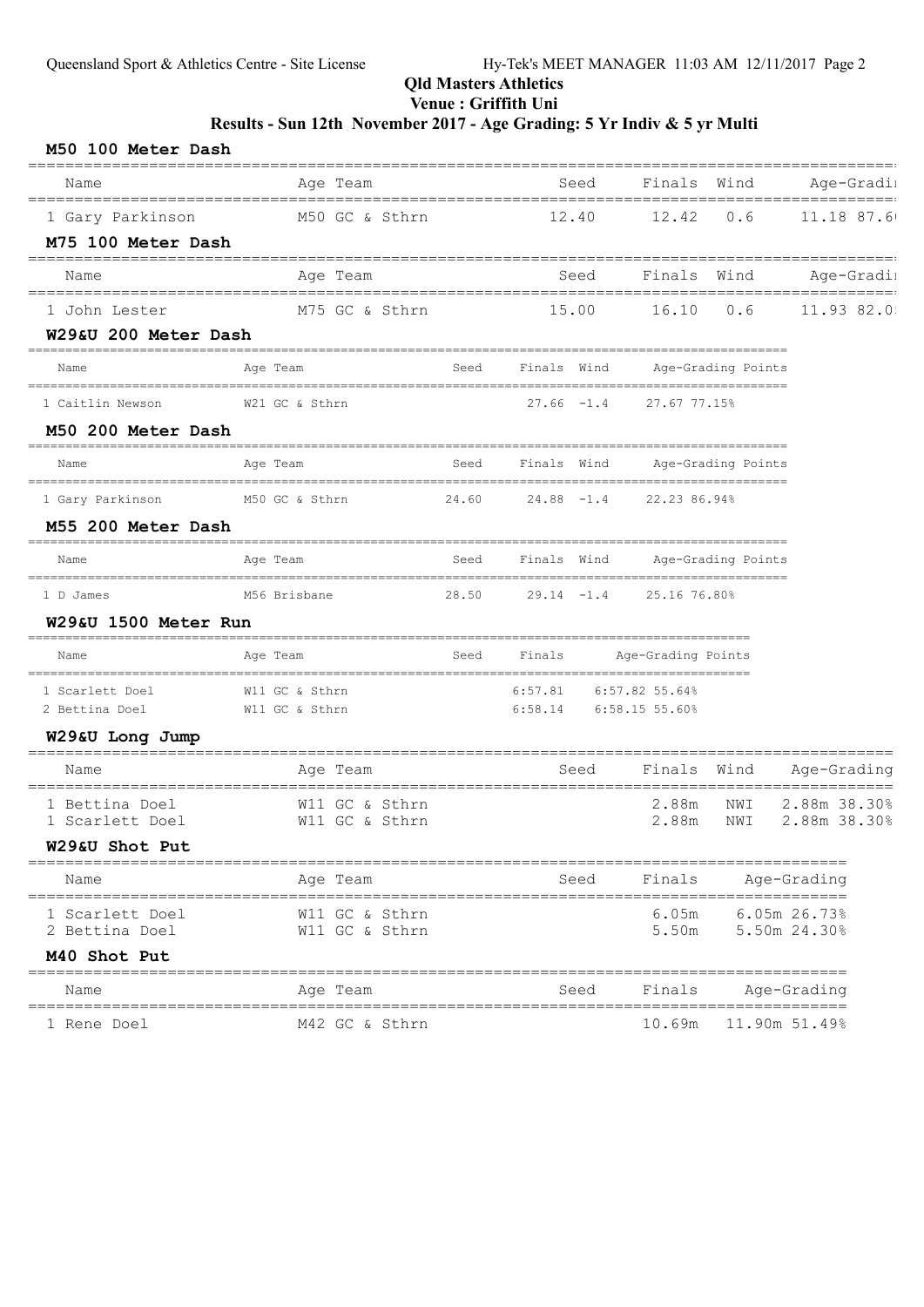# Qld Masters Athletics

### Venue : Griffith Uni

| M55 Shot Put                                     |                                  |                             |                  |                                |
|--------------------------------------------------|----------------------------------|-----------------------------|------------------|--------------------------------|
| Name                                             | Age Team                         | Seed                        | Finals           | Age-Grading                    |
| 1 Michael Kirkby                                 | M56 GC & Sthrn                   | ========                    | 9.11m            | 11.57m 50.05%                  |
| M65 Shot Put<br>=======================          |                                  |                             |                  |                                |
| Name                                             | Age Team                         | Seed                        | Finals           | Age-Grading<br>==========      |
| ===============================<br>1 Kevin Ryall | M68 GC & Sthrn                   | =========================== | 9.66m            | 13.14m 56.86%                  |
| M80 Shot Put                                     |                                  |                             |                  |                                |
| Name<br>===============================          | Age Team                         | Seed                        | Finals           | Age-Grading<br>===========     |
| 1 Bill McMullen                                  | M84 GC & Sthrn                   | =========================== | 7.51m            | 11.30m 48.89%                  |
| W29&U Discus Throw                               |                                  |                             |                  |                                |
| Name                                             | Age Team                         | Seed<br>==========          | Finals           | Age-Grading                    |
| 1 Bettina Doel                                   | W11 GC & Sthrn                   |                             | 19.49m           | 19.49m 25.38%                  |
| 2 Scarlett Doel<br>M40 Discus Throw              | W11 GC & Sthrn                   |                             | 14.08m           | 14.08m 18.33%                  |
|                                                  |                                  |                             |                  |                                |
| Name                                             | Age Team                         | Seed                        | Finals           | Age-Grading                    |
| 1 Rene Doel                                      | M42 GC & Sthrn                   |                             | 30.87m           | 34.00m 45.90%                  |
| M55 Discus Throw                                 |                                  |                             |                  | =============================  |
| Name                                             | Age Team                         | Seed                        | Finals           | Age-Grading                    |
| 1 Michael Kirkby                                 | M56 GC & Sthrn                   |                             | 32.03m           | 35.56m 48.01%                  |
| M65 Discus Throw                                 | ==========                       |                             |                  |                                |
| Name                                             | Age Team                         | Seed                        | Finals           | Age-Grading                    |
| 1 Kevin Ryall                                    | M68 GC & Sthrn                   |                             | 26.50m           | 30.83m 41.63%                  |
| M80 Discus Throw<br>=====================        |                                  |                             |                  |                                |
| Name                                             | Age Team                         | Seed                        | Finals           | Age-Grading                    |
| 1 Bill McMullen                                  | M84 GC & Sthrn                   |                             | 21.17m           | 34.80m 46.98%                  |
| W29&U Javelin Throw                              |                                  |                             |                  |                                |
| Name                                             | Age Team                         | Seed                        | Finals           | Age-Grading                    |
| 1 Bettina Doel<br>2 Scarlett Doel                | W11 GC & Sthrn<br>W11 GC & Sthrn |                             | 17.71m<br>16.96m | 17.71m 24.26%<br>16.96m 23.23% |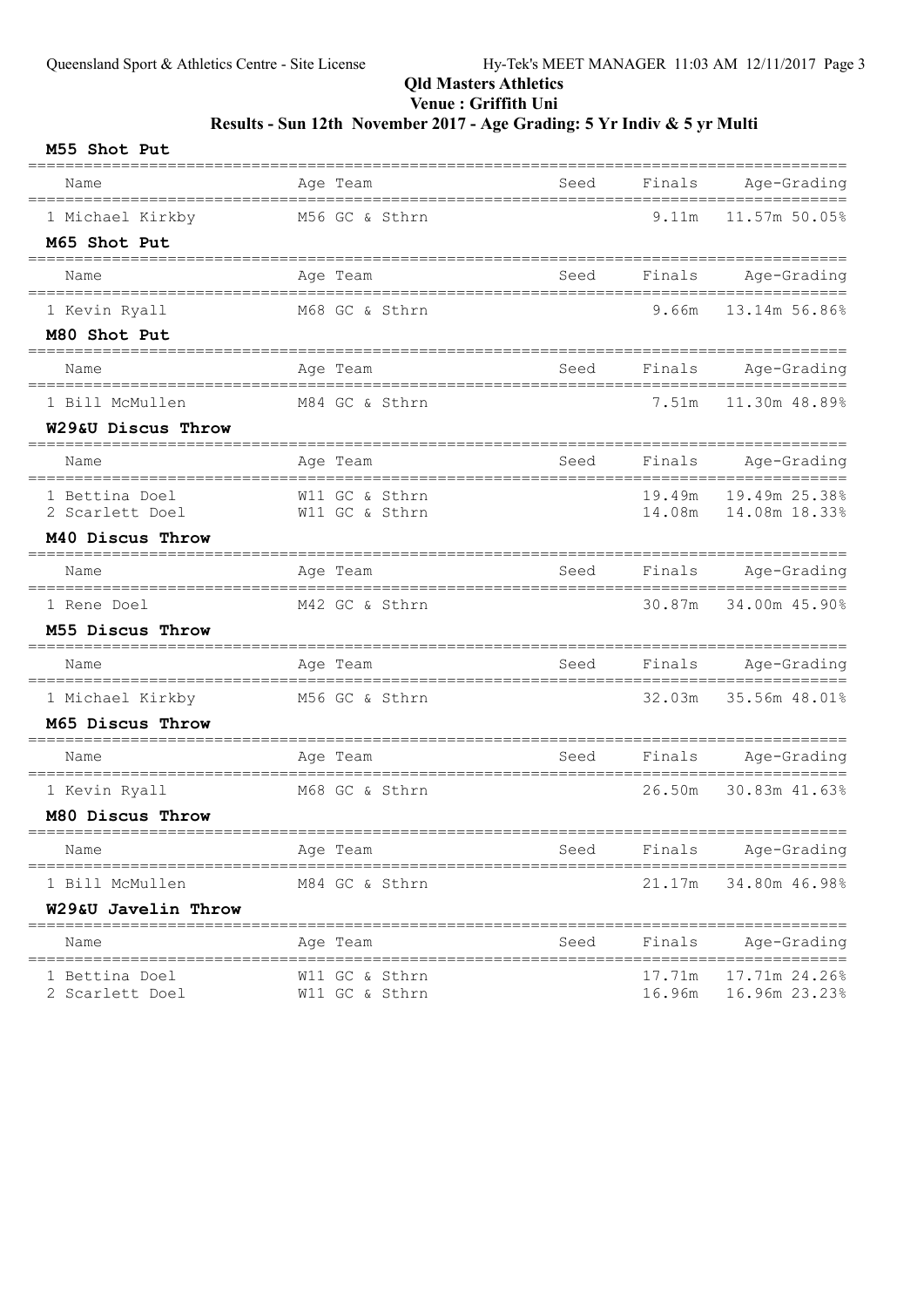| M30 Javelin Throw                                     |                                           |                           |        |                    |     |
|-------------------------------------------------------|-------------------------------------------|---------------------------|--------|--------------------|-----|
| Name                                                  | Age Team                                  | Seed                      | Finals | Age-Grading        |     |
| 1 Patrick McCarthey                                   | M33 Brisbane                              |                           | 37.24m | 37.24m 37.81%      |     |
| M55 Javelin Throw                                     |                                           |                           |        |                    |     |
| Name                                                  | Age Team                                  | Seed                      | Finals | Age-Grading        |     |
| 1 Michael Kirkby                                      | M56 GC & Sthrn                            |                           | 33.88m | 45.33m 46.03%      |     |
| M80 Javelin Throw                                     |                                           |                           |        |                    |     |
| Name                                                  | Age Team                                  | Seed                      | Finals | Age-Grading        |     |
| 1 Bill McMullen                                       | M84 GC & Sthrn                            |                           | 14.18m | 29.70m 30.17%      |     |
| W35 100 Meter Dash Outdoor Pentathlon                 |                                           |                           |        |                    |     |
| Name                                                  | Age Team                                  | Finals Wind               |        | Age-Grading Points |     |
| 1 Tami Lebovics                                       | W39 GC & Sthrn                            | 15.47                     | 0.3    | 15.32 68.52%       | 414 |
| W45 100 Meter Dash Outdoor Pentathlon                 |                                           |                           |        |                    |     |
| Name                                                  | Age Team<br>--------------                | Finals                    | Wind   | Age-Grading Points |     |
| 1 Lee-Anne Nelson                                     | W45 Brisbane                              | 14.14                     | 0.3    | 13.01 80.69%       | 768 |
| 2 Laura Broy<br>W65 100 Meter Dash Outdoor Pentathlon | W49 GC & Sthrn                            | 16.22                     | 0.3    | 14.92 70.35%       | 468 |
| Name                                                  | Age Team                                  | Finals Wind               |        | Age-Grading Points |     |
| 1 Carol Davis                                         | -----------------------<br>W66 GC & Sthrn | 15.14                     | 0.3    | 11.80 88.97% 991   |     |
| M40 200 Meter Dash Outdoor Pentathlon                 |                                           |                           |        |                    |     |
| Name                                                  | Age Team                                  | Finals Wind               |        | Age-Grading Points |     |
| 1 Rene Doel                                           | M42 GC & Sthrn                            | ________________<br>29.21 | 1.5    | 27.86 69.36%       | 386 |
| M60 200 Meter Dash Outdoor Pentathlon                 |                                           |                           |        |                    |     |
| Name                                                  | Age Team                                  | Finals Wind               |        | Age-Grading Points |     |
| 1 Mark McLean                                         | M61 Brisbane                              | 28.53                     | 1.5    | 23.78 81.28%       | 713 |
| M65 200 Meter Dash Outdoor Pentathlon                 |                                           |                           |        |                    |     |
| Name                                                  | Age Team                                  | Finals Wind               |        | Age-Grading Points |     |
| 1 Franz Schlechter                                    | M65 GC & Sthrn                            | 38.24                     | 1.5    | 30.62 63.10%       | 217 |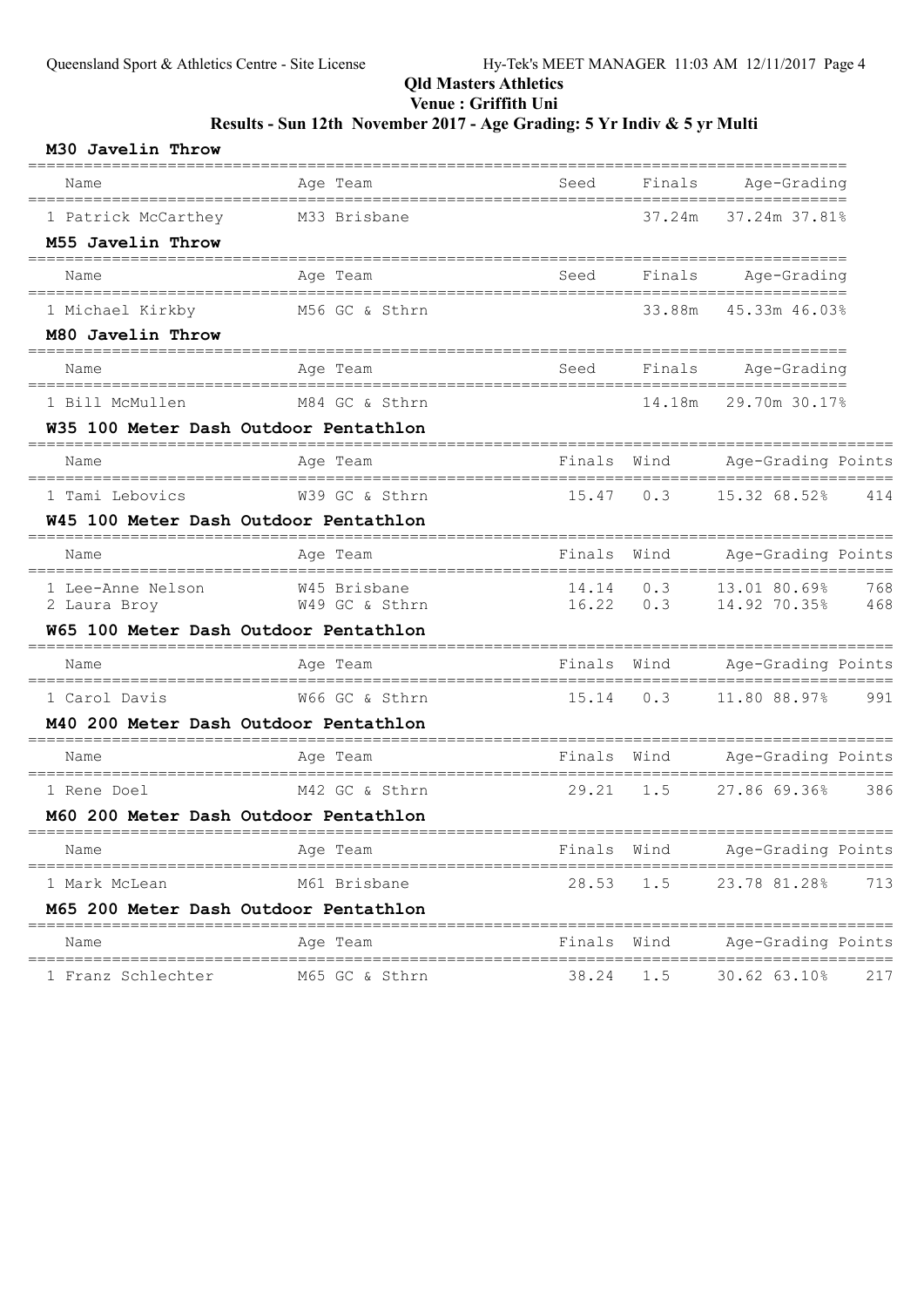| M80 200 Meter Dash Outdoor Pentathlon                                        |                                |                                            |                                 |                     |
|------------------------------------------------------------------------------|--------------------------------|--------------------------------------------|---------------------------------|---------------------|
| Name                                                                         | Age Team                       | Finals                                     | Wind                            | Age-Grading Points  |
| 1 Bernie Smith                                                               | M80 Brisbane                   | 47.78                                      | 1.5                             | 32.00 60.38%<br>149 |
| W35 800 Meter Run Outdoor Pentathlon                                         |                                |                                            |                                 |                     |
| Name                                                                         | Age Team                       | Finals                                     | Age-Grading Points              |                     |
| 1 Tami Lebovics                                                              | W39 GC & Sthrn                 | 4:05.18                                    | $4:03.98$ 46.43%                | 8                   |
| W45 800 Meter Run Outdoor Pentathlon                                         | ____________                   |                                            | ------------------              |                     |
| Name                                                                         | Age Team                       | Finals                                     | Age-Grading Points              |                     |
| 1 Lee-Anne Nelson<br>2 Laura Broy                                            | W45 Brisbane<br>W49 GC & Sthrn | 2:47.04<br>3:21.17                         | 2:32.4074.34%<br>3:03.53 61.72% | 663<br>333          |
| W65 800 Meter Run Outdoor Pentathlon                                         |                                |                                            |                                 |                     |
| Name                                                                         | Age Team                       | Finals                                     | Age-Grading Points              |                     |
| 1 Carol Davis                                                                | W66 GC & Sthrn                 | 2:57.28                                    | 2:10.16 87.03%                  | 962                 |
| M40 1500 Meter Run Outdoor Pentathlon                                        |                                |                                            |                                 |                     |
| Name                                                                         | Age Team                       | Finals                                     | Age-Grading Points              |                     |
| 1 Rene Doel                                                                  | M42 GC & Sthrn                 | 6:24.23                                    | 6:05.75.56.32                   | 241                 |
| M60 1500 Meter Run Outdoor Pentathlon                                        |                                |                                            |                                 |                     |
| Name                                                                         | Age Team                       | Finals<br>----------------------           | Age-Grading Points              |                     |
| 1 Mark McLean                                                                | M61 Brisbane                   | 5:51.41                                    | 4:38.99 73.84%                  | 687                 |
| M65 1500 Meter Run Outdoor Pentathlon                                        |                                |                                            |                                 |                     |
| Name                                                                         | Age Team                       | Finals                                     | Age-Grading Points              |                     |
| 1 Franz Schlechter                                                           | M65 GC & Sthrn                 | 9:49.35                                    | 7:23.73 46.43%                  | 28                  |
| M80 1500 Meter Run Outdoor Pentathlon<br>=================================== |                                |                                            |                                 |                     |
| Name                                                                         | Age Team                       | Finals                                     | Age-Grading Points              |                     |
| 1 Bernie Smith                                                               | M80 Brisbane                   | 11:53.47                                   | 7:02.38 48.77%                  | 68                  |
| W35 Long Jump Outdoor Pentathlon                                             |                                |                                            |                                 |                     |
| Name                                                                         | Age Team                       | Finals Wind                                | ---------                       | Age-Grading Points  |
| ======================================<br>1 Tami Lebovics                    | W39 GC & Sthrn                 | =================================<br>3.81m | 2.1<br>4.00m 53.21%             | 308                 |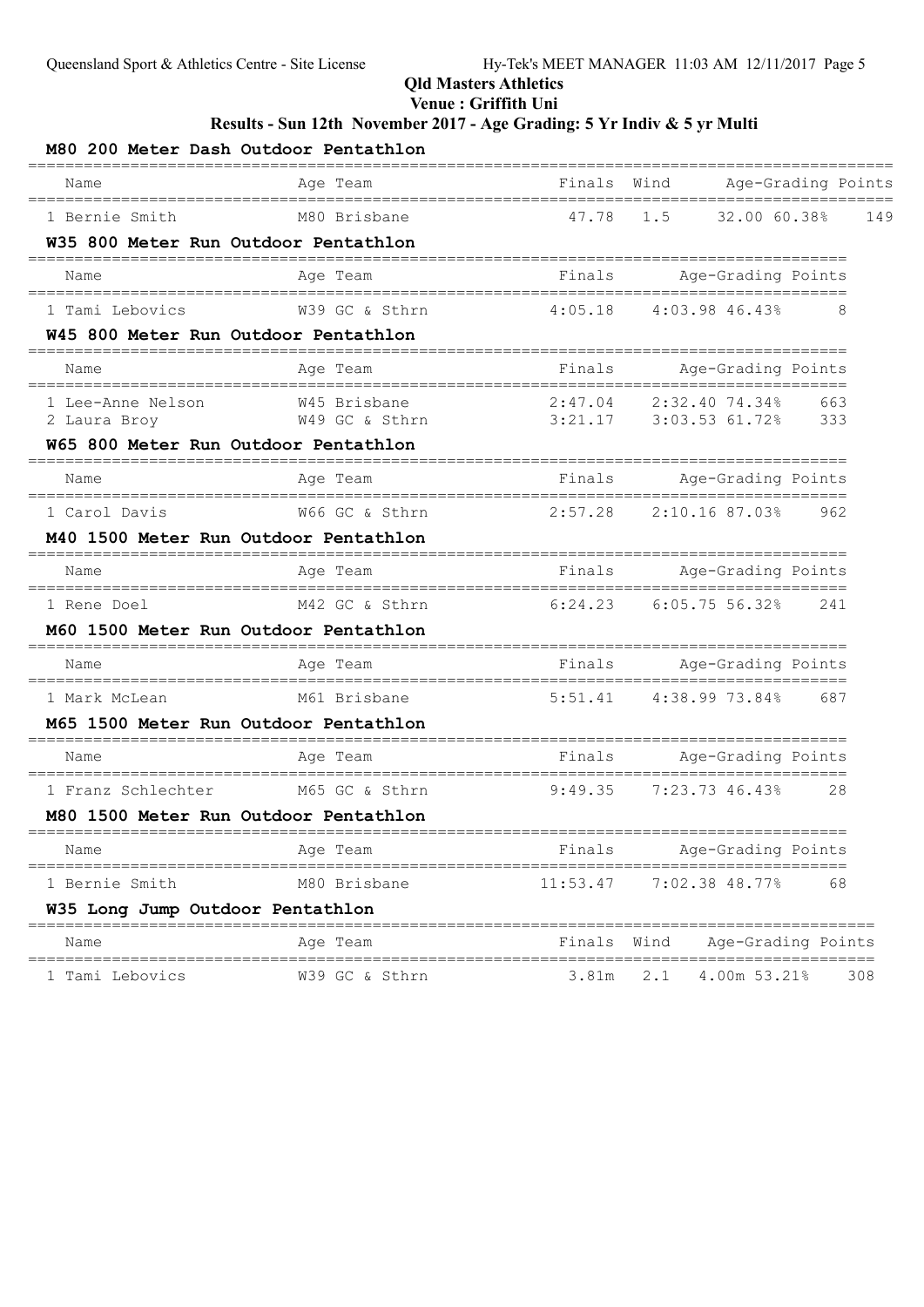| W45 Long Jump Outdoor Pentathlon                                  |                                       |                      |               |                                                        |     |            |
|-------------------------------------------------------------------|---------------------------------------|----------------------|---------------|--------------------------------------------------------|-----|------------|
| Name                                                              | Age Team                              | Finals               | Wind          | Age-Grading Points                                     |     |            |
| 1 Lee-Anne Nelson<br>2 Laura Broy                                 | W45 Brisbane<br>W49 GC & Sthrn        | 4.45m<br>3.32m       | $+0.0$<br>0.5 | $5.24m$ 69.64%<br>3.90m 51.96%                         |     | 626<br>285 |
| W65 Long Jump Outdoor Pentathlon                                  |                                       |                      |               |                                                        |     |            |
| Name<br>___________________________                               | Age Team<br>_________________________ | Finals Wind<br>_____ |               | Age-Grading Points<br>_________                        |     |            |
| 1 Carol Davis                                                     | W66 GC & Sthrn                        | 3.81m                | 1.0           | 5.92m 78.88%                                           |     | 825        |
| M40 Long Jump Outdoor Pentathlon                                  |                                       |                      |               |                                                        |     |            |
| Name                                                              | Age Team                              | Finals Wind          |               | Age-Grading Points                                     |     |            |
| 1 Rene Doel                                                       | M42 GC & Sthrn                        | 4.01m                | NWI           | 4.37m 48.84%                                           |     | 267        |
| M60 Long Jump Outdoor Pentathlon                                  |                                       |                      |               |                                                        |     |            |
| Name                                                              | Age Team                              | Finals Wind          |               | Age-Grading Points                                     |     |            |
| 1 Mark McLean                                                     | M61 Brisbane                          | 4.79m                | NWI           | 6.74m 75.31%                                           |     | 753        |
| M65 Long Jump Outdoor Pentathlon                                  |                                       |                      |               |                                                        |     |            |
| Name                                                              | Age Team                              | Finals Wind          |               | Age-Grading Points                                     |     |            |
| 1 Franz Schlechter                                                | M65 GC & Sthrn                        | 3.18m                | NWI           | 4.82m 53.99%                                           |     | 348        |
| M80 Long Jump Outdoor Pentathlon                                  |                                       |                      |               |                                                        |     |            |
| Name                                                              | Age Team                              | Finals Wind          |               | Age-Grading Points                                     |     |            |
| 1 Bernie Smith                                                    | M80 Brisbane                          | 2.59m                | NWI           | 5.14m 57.56%                                           |     | 409        |
| W35 Shot Put Outdoor Pentathlon                                   |                                       |                      |               |                                                        |     |            |
| Name                                                              | Age Team                              | Finals               |               | Age-Grading Points                                     |     |            |
| 1 Tami Lebovics                                                   | W39 GC & Sthrn                        | 7.66m                |               | 7.94m 35.09%                                           | 395 |            |
| W45 Shot Put Outdoor Pentathlon<br>============================== |                                       |                      |               | =================                                      |     |            |
| Name                                                              | Age Team                              | Finals               |               | Age-Grading Points                                     |     |            |
| 1 Lee-Anne Nelson                                                 | W45 Brisbane                          | 8.96m                |               | 10.70m 47.28%                                          | 575 |            |
| 2 Laura Broy<br>W65 Shot Put Outdoor Pentathlon                   | W49 GC & Sthrn                        | 5.47m                |               | 6.53m 28.87%                                           | 305 |            |
| Name                                                              | ======================<br>Age Team    | Finals               |               | ________________________________<br>Age-Grading Points |     |            |
|                                                                   |                                       |                      |               |                                                        |     |            |
| 1 Carol Davis                                                     | W66 GC & Sthrn                        | 7.07m                |               | 11.73m 51.87%                                          | 643 |            |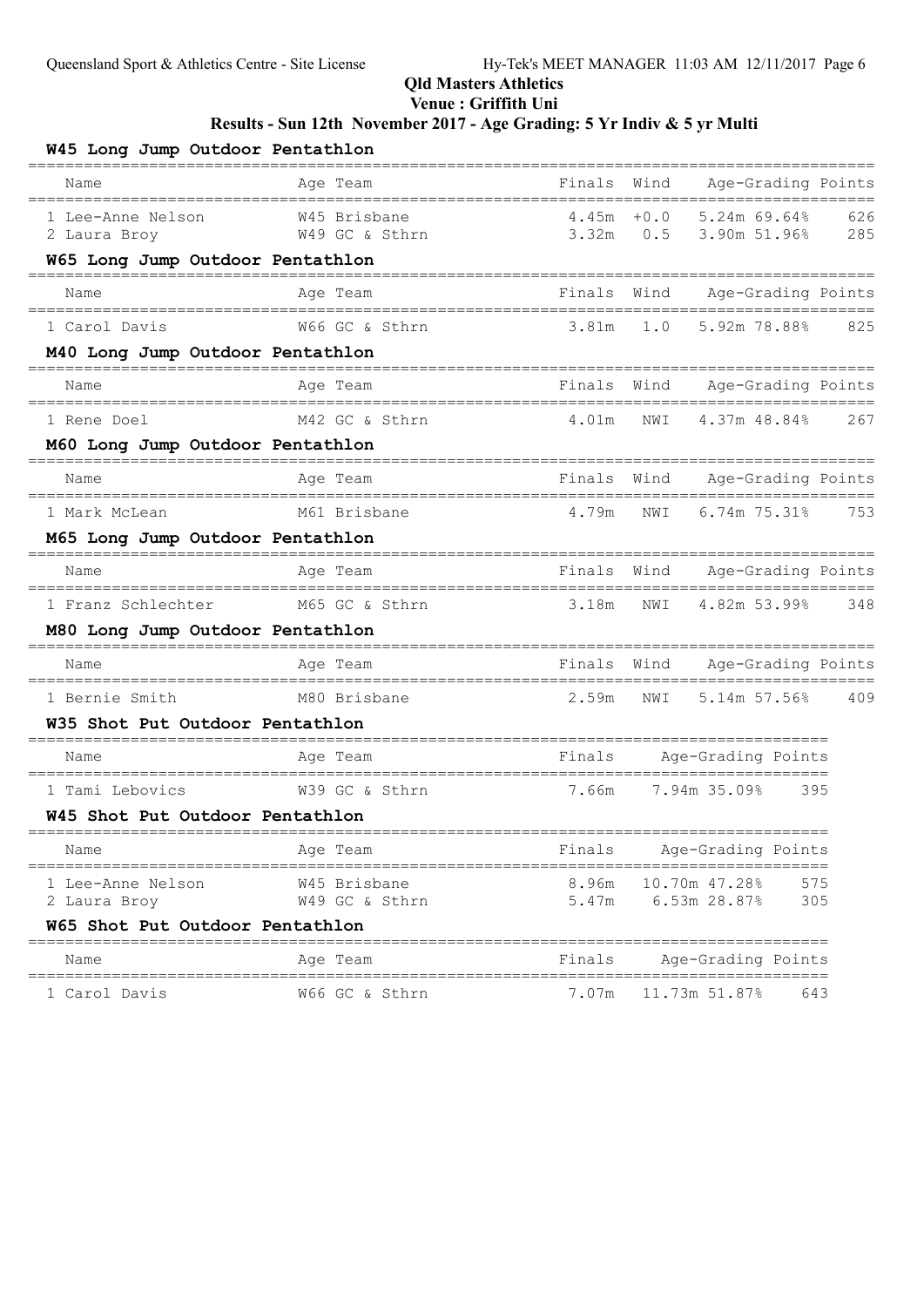| M40 Discus Throw Outdoor Pentathlon                                         |                |        |                    |     |
|-----------------------------------------------------------------------------|----------------|--------|--------------------|-----|
| Name                                                                        | Age Team       | Finals | Age-Grading Points |     |
| 1 Rene Doel                                                                 | M42 GC & Sthrn | 31.19m | 34.35m 46.37%      | 551 |
| M60 Discus Throw Outdoor Pentathlon                                         |                |        |                    |     |
| Name                                                                        | Age Team       | Finals | Age-Grading Points |     |
| 1 Mark McLean                                                               | M61 Brisbane   | 33.47m | 35.57m 48.02%      | 575 |
| M65 Discus Throw Outdoor Pentathlon                                         |                |        |                    |     |
| Name                                                                        | Age Team       | Finals | Age-Grading Points |     |
| 1 Franz Schlechter                                                          | M65 GC & Sthrn | 28.92m | 33.65m 45.43%      | 537 |
| M80 Discus Throw Outdoor Pentathlon                                         |                |        |                    |     |
| Name                                                                        | Age Team       | Finals | Age-Grading Points |     |
| 1 Bernie Smith                                                              | M80 Brisbane   | 14.60m | 24.00m 32.40%      | 348 |
| W35 Javelin Throw Outdoor Pentathlon                                        |                |        |                    |     |
| Name                                                                        | Age Team       | Finals | Age-Grading Points |     |
| 1 Tami Lebovics                                                             | W39 GC & Sthrn | 15.72m | 16.69m 22.87%      | 228 |
| W45 Javelin Throw Outdoor Pentathlon                                        |                |        |                    |     |
| Name                                                                        | Age Team       | Finals | Age-Grading Points |     |
| 1 Lee-Anne Nelson                                                           | W45 Brisbane   | 25.06m | 31.27m 42.84%      | 501 |
| 2 Laura Broy                                                                | W49 GC & Sthrn | 8.56m  | 10.68m 14.63%      | 118 |
| W65 Javelin Throw Outdoor Pentathlon                                        |                |        |                    |     |
| Name                                                                        | Age Team       | Finals | Age-Grading Points |     |
| 1 Carol Davis                                                               | W66 GC & Sthrn | 21.28m | 38.66m 52.97%      | 642 |
| M40 Javelin Throw Outdoor Pentathlon<br>=================================== |                |        |                    |     |
| Name                                                                        | Age Team       | Finals | Age-Grading Points |     |
| 1 Rene Doel                                                                 | M42 GC & Sthrn | 41.26m | 44.81m 45.51%      | 512 |
| M60 Javelin Throw Outdoor Pentathlon                                        |                |        |                    |     |
| Name                                                                        | Age Team       | Finals | Age-Grading Points |     |
| 1 Mark McLean                                                               | M61 Brisbane   | 30.67m | 43.36m 44.03%      | 491 |